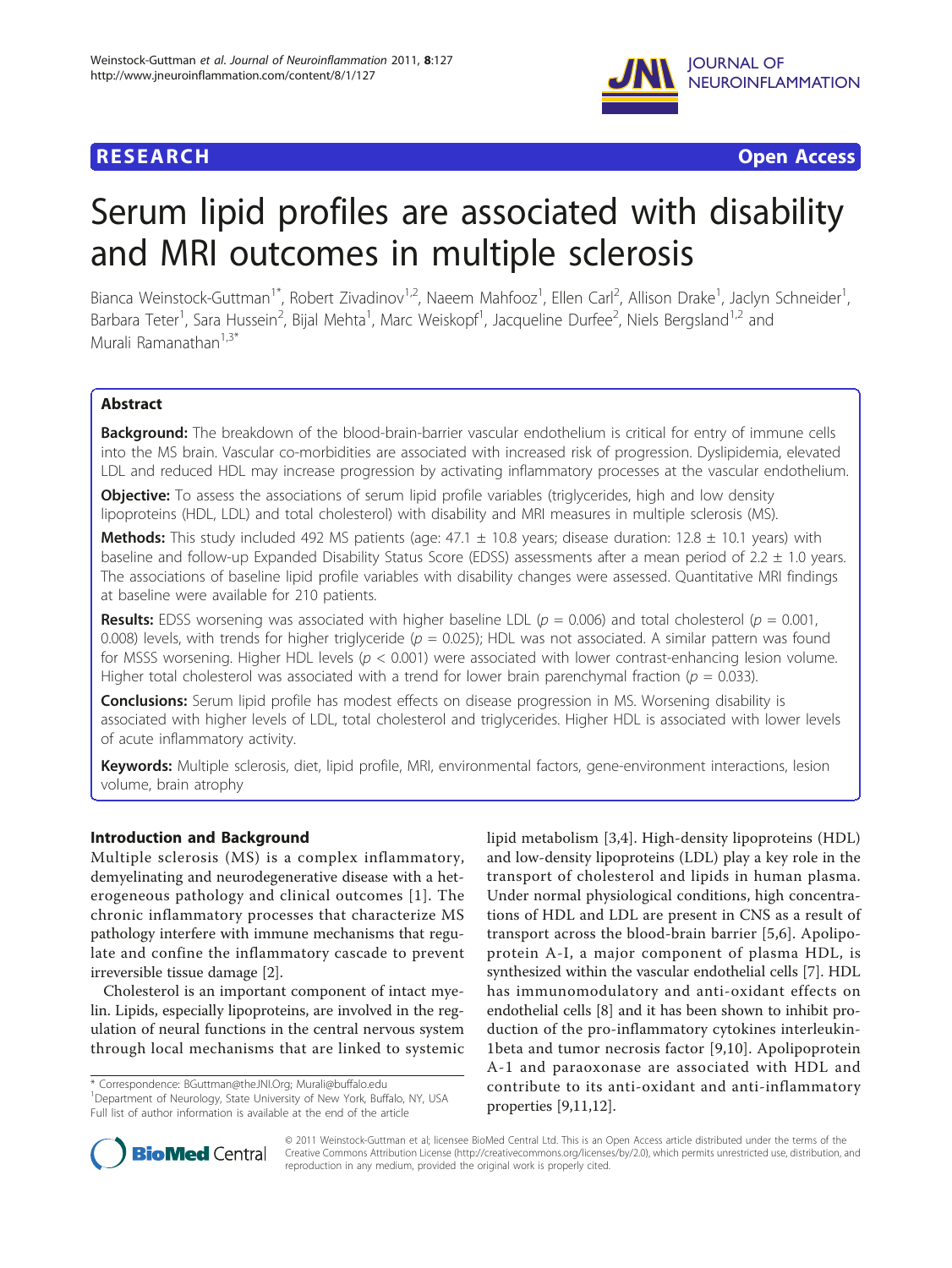Dyslipidemia can potentiate inflammatory processes at the vascular endothelium, lead to the induction of adhesion molecules, and the recruitment of monocytes [[13-15\]](#page-5-0). Associations between dyslipidemia and increased inflammation are well established in conditions such atherosclerosis, cardiovascular disease, metabolic syndrome and obesity [[16\]](#page-6-0).

In the context of autoimmune diseases, a strong association between dyslipidemia and cardiovascular disease has emerged in systematic lupus erythematosus [[17\]](#page-6-0) and increased cardiovascular risk and lipid profile changes have been reported in rheumatoid arthritis [\[18\]](#page-6-0). HDL and LDL also modulate the function and survival of  $\beta$ -cells in Type 2 diabetes mellitus [[19\]](#page-6-0). Neuromyelitis optica patients were reported to have significantly higher serum cholesterol triglycerides and lower LDL than healthy controls [[20](#page-6-0)].

However, only limited information is available on the effect of serum triglycerides and cholesterol levels and the roles of HDL and LDL levels on MS disease progression. Increased total cholesterol was associated with increases in the number of contrast-enhancing lesions on brain MRI in clinically isolated syndrome patients following a first clinical demyelinating event [[21](#page-6-0)]. MS patients were found to have a higher occurrence of hypercholesterolemia and paraoxonase-1, the anti-oxidant enzyme associated with HDL, was decreased during relapses [\[12](#page-5-0)]. A retrospective analysis of a large dataset of 8,983 patients from the North American Research Committee on Multiple Sclerosis Registry reported that the presence of vascular comorbidities linked to dyslipidemia was associated with an increased risk for disability progression in MS [[22\]](#page-6-0).

The aim of this study therefore was to assess the associations of serum lipid profile variables (serum cholesterol, HDL, LDL and triglycerides) to clinical disability and brain tissue integrity as measured with quantitative magnetic resonance imaging (MRI) metrics in a large cohort of MS patients.

# Methods

# Study Population

# Ethics Statement

The study was approved by the University at Buffalo Human Subjects Institutional Review Board. The Institutional Review Board approval waived the requirement for informed consent.

#### Study Design

Single-center, retrospective, longitudinal study.

## Study Population

The study population included consecutive patients, followed at the Baird MS Center, State University of New York, Buffalo, NY, with clinically definite MS patients according to the McDonald criteria [\[23\]](#page-6-0) with available baseline EDSS assessment within  $\pm$  6 months of lipid profile testing and a follow-up EDSS assessment  $\geq 6$ months from the baseline clinical visit. Patients with CIS and neuromyelitis optica were not included.

The collected data included demographic and clinical information, statin use history, height and weight and fasting lipid profile laboratory values: HDL, LDL, triglycerides, total cholesterol and cholesterol to HDL ratio.

The exclusion criteria consisted of: any relapse with corticosteroid treatment at the time or within one month preceding study entry or MRI examination, pre-existing medical conditions known to be associated with brain pathology (e.g., neurodegenerative disorders, cerebrovascular disease, positive history of alcohol abuse, etc.), and insufficient quality of the MRI scan for quantitative analysis [[24](#page-6-0)].

### MRI Analysis

Quantitative MRI analysis obtained within  $\pm$  3 months from the baseline clinical visit (yielding EDSS and fasting cholesterol levels) was available for 210 of 492 patients at baseline. MRI image analysis was conducted at the Buffalo Neuroimaging Analysis Center using approaches previously described [[25,26](#page-6-0)]. MRI analysts were blinded to lipid profile and clinical status. The standardized acquisition and analysis methods for obtaining contrast-enhancing lesion volume (CE-LV), CE lesion number (CEL number), T2-LV, T1-LV and brain parenchymal fraction (BPF) are detailed in Additional File [1.](#page-5-0)

# Data Analysis

SPSS (SPSS Inc., Chicago, IL, version 15.0) statistical program was used for all statistical analyses.

One-way ANOVA followed by post-hoc independent sample *t*-tests were used to test for differences in means of continuous demographic variables such as age, age of onset, and disease duration. The  $2$  test was used for analysis of count variables for categorical data and the Fisher exact test was used where appropriate.

The MS Severity Scale (MSSS) was calculated from the EDSS and disease duration values using software downloaded from [http://www-gene.cimr.cam.ac.uk/](http://www-gene.cimr.cam.ac.uk/MSgenetics/GAMES/MSSS/Readme.html) [MSgenetics/GAMES/MSSS/Readme.html](http://www-gene.cimr.cam.ac.uk/MSgenetics/GAMES/MSSS/Readme.html). The global reference data set provided with the software was used for calculations.

The difference between EDSS at follow-up and EDSS at baseline was analyzed as the dependent variable in regression analysis with gender, disease duration at baseline EDSS, EDSS at baseline, time difference between follow-up and baseline EDSS assessments, statin use and a lipid profile variable of interest (either HDL, LDL, triglycerides, total cholesterol or cholesterol to HDL ratio) as predictor variables. The difference between MSSS at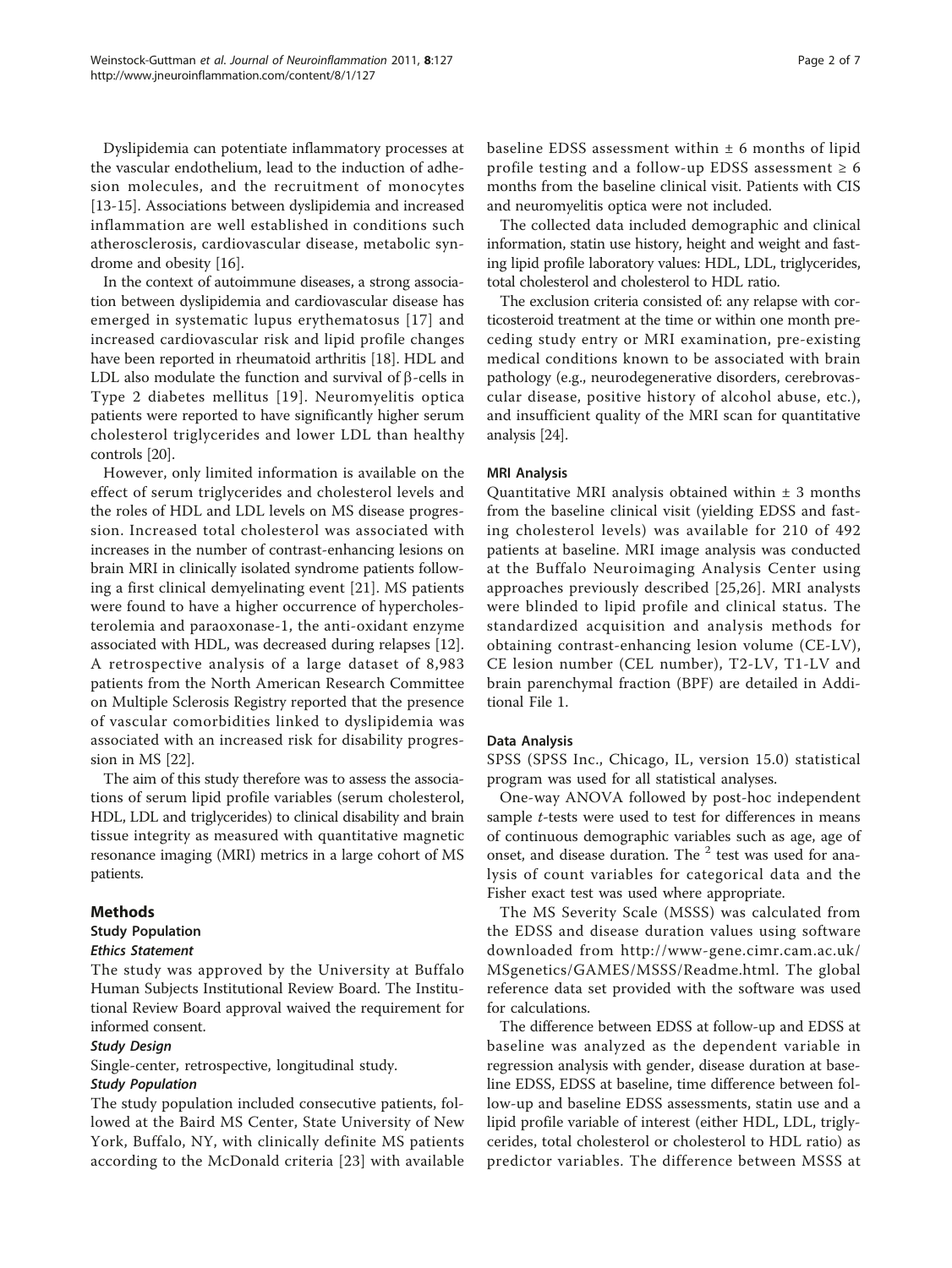follow-up and MSSS at baseline was analyzed in the same manner as the EDSS; however, the MSSS at baseline was included as a predictor in place of EDSS at baseline and the disease duration was not included as a predictor variable. Similar regression analyses were also conducted in the subset of patients who were not on statins to assess the contributions of lipid profile variables in the absence of statin treatment.

Baseline EDSS was dichotomized into two groups based on EDSS < 4.0 and  $\geq$  4.0. The baseline EDSS groups were analyzed using logistic regression with sex as a factor and disease duration and lipid profile variable of interest.

The CE-LV, T2-LV and T1-LV data were normalized by cube-root transformation to reduce skew. The cuberoot-transformed T2-LV and T1-LV values were analyzed as dependent variables using multiple linear regression. The presence/absence of CE lesions (CEL) was analyzed with logistic regression and the CEL number was analyzed with Poisson loglinear regression and the transformed CE-LV values were analyzed with Tweedie regression [\[27\]](#page-6-0). All regression MRI analyses included sex, disease duration at time of MRI, statin use, and a lipid profile variable of interest (either HDL, LDL, triglycerides, total cholesterol or cholesterol to HDL ratio) as predictor variables. Regression analyses were also conducted in the subset of patients who were not on statins to assess the contributions of lipid profile variables in the absence of statin treatment.

To correct for the multiple testing involved, a conservative Type I error level of 0.01 was used to assess significance; a trend was assumed if the Type I error level  $\leq 0.10$ .

# Results

# Demographic and Clinical Characteristics

The clinical, demographic and MRI features of the cohort are summarized in Table 1. The frequency of Caucasian-Americans was 422 (85.8%), African-Americans was 28 (5.7%), Hispanics was 5 (1%), Native American 1 (0.2%), and the racial information for 34 (6.9%) patients was missing.

The median absolute time difference between lipid profile and baseline EDSS assessment was 25 days (Inter-quartile range: 51 days). The median absolute time difference between MRI and lipid profile assessments was 30 days (Inter-quartile range: 46 days). The median time between baseline EDSS and follow-up EDSS was 1.88 years (Inter-quartile range: 1.62 years).

The majority of patients were on disease-modifying therapies: 45% were on interferon-beta-1a monotherapy, 0.8% were on interferon-beta-1b monotherapy, 14% were on glatiramer acetate, 20% were on natalizumab, 8% were on no therapy and the remainder were on combination therapies or chemotherapies.

# Table 1 Demographic and clinical characteristics of the cohort

| <b>Demographic Variables</b>       | Value              |  |  |  |  |
|------------------------------------|--------------------|--|--|--|--|
| Females: Males (% Female)          | 370: 122 (75.2%)   |  |  |  |  |
| MS course:                         |                    |  |  |  |  |
| Relapsing-remitting                | 395 (80.3%)        |  |  |  |  |
| Secondary progressive              | 82 (16.6%)         |  |  |  |  |
| Primary progressive                | 15 (3.0%)          |  |  |  |  |
| Age*, years                        | $47.1 \pm 10.8$    |  |  |  |  |
| Disease duration*, years           | $12.8 + 10.1$      |  |  |  |  |
| Median EDSS* (IQR)                 | 2.50(2.50)         |  |  |  |  |
| <b>MSSS</b>                        | $3.79 \pm 2.46$    |  |  |  |  |
| Time to follow-up, years           | $2.2 \pm 1.0$      |  |  |  |  |
| Statin usage <sup>§</sup>          | 109/491 (22.2%)    |  |  |  |  |
| <b>Lipid Profile Variables</b>     |                    |  |  |  |  |
| Body mass index, kg/m <sup>2</sup> | $27.8 + 6.5$       |  |  |  |  |
| HDL, mg/dL                         | $55.2 \pm 16.6$    |  |  |  |  |
| LDL, mg/dL                         | $116 \pm 32.8$     |  |  |  |  |
| Total cholesterol, mg/dL           | $197 \pm 38.1$     |  |  |  |  |
| Triglycerides, mg/dL               | $133 \pm 82.0$     |  |  |  |  |
| Cholesterol to HDL ratio           | $3.85 \pm 1.30$    |  |  |  |  |
| <b>MRI Characteristics</b>         |                    |  |  |  |  |
| CEL present                        | 29/197 (14.7%)     |  |  |  |  |
| CFI number                         | $0.52 + 0.15$      |  |  |  |  |
| $CE-LV, cm3$                       | $0.032 \pm 0.13$   |  |  |  |  |
| T <sub>2</sub> -LV, $cm3$          | $14.0 \pm 14.7$    |  |  |  |  |
| T1-LV, $cm3$                       | $3.1 \pm 5.4$      |  |  |  |  |
| <b>BPF</b>                         | $0.856 \pm 0.0285$ |  |  |  |  |

The continuous variables expressed as mean  $\pm$  SD and categorical variables as frequency (%)

\* At baseline lipid profile assessment. § Statin usage status unavailable for one patient.

MRI data were available for 210 patients. There was no evidence for lipid profile differences between the groups with and without MRI available (See Additional File [1](#page-5-0), Table S1). The group with MRI differed from the group without MRI in the higher frequency of progressive forms of MS and a modestly shorter time between baseline EDSS and follow up EDSS (See Additional File [1](#page-5-0), Table S1).

The frequency of statin usage was 109/491 patients (22.2%). There was no evidence for differences in the groups with and without statin treatment in the lipid profile variables including HDL, LDL, triglycerides, total cholesterol and cholesterol to HDL. Not surprisingly, the group on statin treatment had a higher proportion of males, greater mean age, disease duration, BMI and baseline EDSS than the group not on statin treatment (Table [2\)](#page-3-0).

The frequency of disease-modifying therapy usage in the group on statin treatment (51% interferon-beta 1a, 7% glatiramer acetate, 20% natalizumab, 9% no current diseasemodifying therapy, with the remainder on combination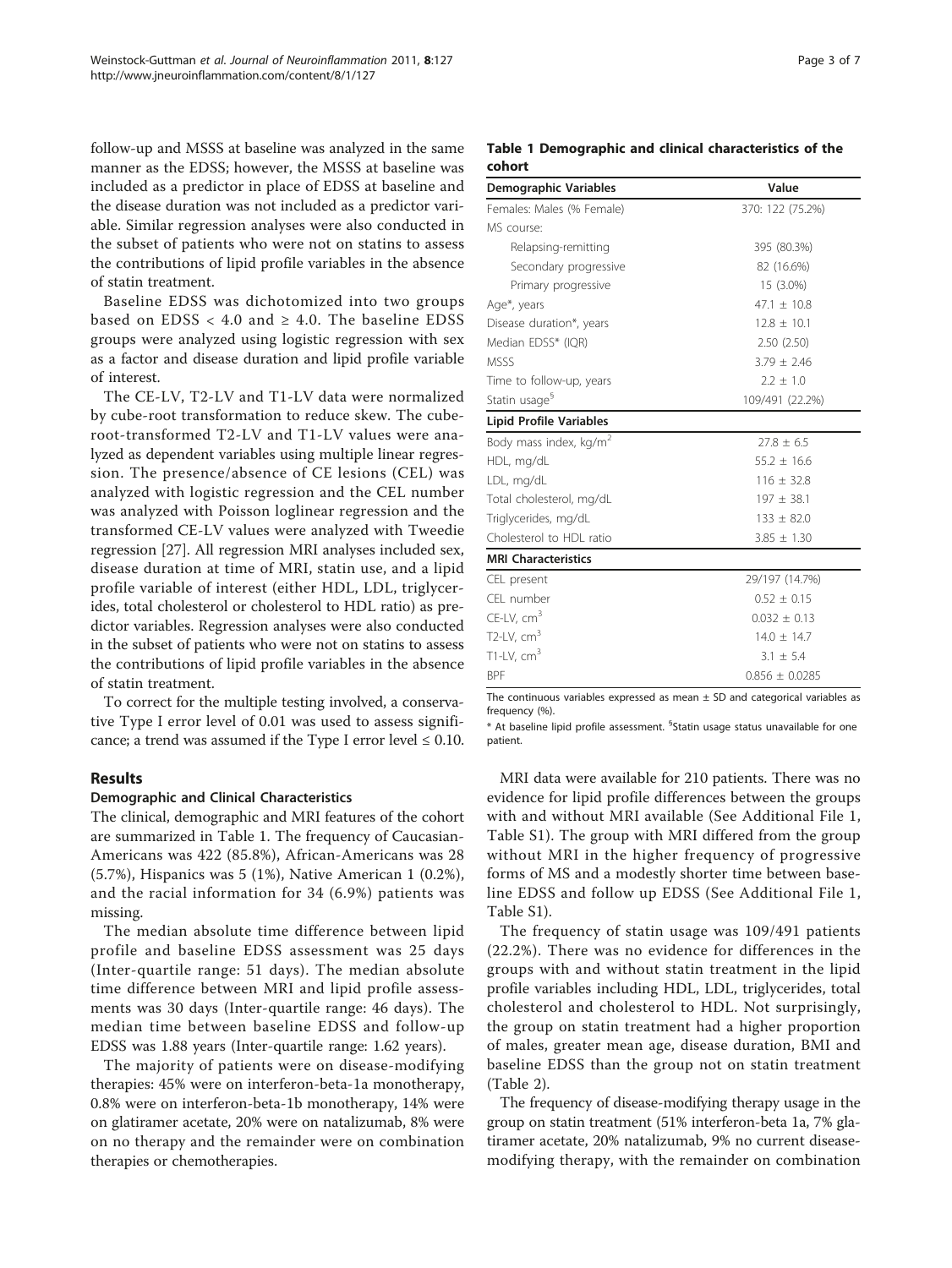<span id="page-3-0"></span>Table 2 Demographic, clinical and MRI characteristics, and lipid profiles of patient subsets with and without statins

| Variable                           | <b>No Statins</b>       | <b>Statins</b>           | p-value                       |
|------------------------------------|-------------------------|--------------------------|-------------------------------|
| Females: Males (% Female)          | 301: 81 (78.8%)         | 69: 40 (63.3%)           | $< 0.002^{\frac{5}{3}}$       |
| MS course:                         |                         |                          | $0.075^{\ddagger}$            |
| Relapsing-remitting                | 314                     | 81 (74.3%)               |                               |
| Secondary progressive              | $(82.2\%)$              |                          |                               |
| Primary progressive                | 55 (12.8%)<br>13 (3.4%) | 27 (24.8%)<br>$1(0.9\%)$ |                               |
| Age*, years                        | $45.3 \pm 10.7$         | $53.4 + 8.4$             | < 0.001                       |
| Disease duration*, years           | $11.9 \pm 9.7$          | $16.2 + 11.0$            | < 0.001                       |
| Median EDSS* (IQR)                 | 2.5(2.0)                | 3.50(3.50)               | $< 0.001$ <sup>#</sup>        |
| <b>MSSS</b>                        | $3.67 \pm 2.51$         | $4.15 + 2.18$            | 0.061                         |
| Time to follow-up, years           | $2.13 \pm 1.0$          | $2.22 \pm 1.0$           | 0.43                          |
| Body mass index, kg/m <sup>2</sup> | $27.4 \pm 6.5$          | $29.1 \pm 6.5$           | $0.013$ <sup>9</sup>          |
| HDL, mg/dL                         | $55.6 + 16.6$           | $53.7 + 16.5$            | $0.72$ <sup>1</sup>           |
| LDL, mg/dL                         | $115 \pm 30.8$          | $118 + 39.0$             | $0.62$ <sup>1</sup>           |
| Total cholesterol, mg/dL           | $196 \pm 36.0$          | $201 \pm 44.7$           | 0.38 <sup>1</sup>             |
| Triglycerides, mg/dL               | $128 \pm 84.0$          | $149 \pm 75.5$           | 0.15 <sup>1</sup>             |
| Cholesterol to HDL ratio           | $3.81 + 1.28$           | $4.00 + 1.40$            | $0.60$ <sup>1</sup>           |
| Presence of CFI                    | 25/156 (16%)            | 4/40 (10%)               | $0.47$ <sup>1</sup>           |
| CEL number                         | $0.60 \pm 2.3$          | $0.23 \pm 0.86$          | 0.026<br>$0.035$ <sup>1</sup> |
| $CE-LV$ , $cm3$                    | $0.035 \pm 0.15$        | $0.019 \pm 0.080$        |                               |
| T2-LV, $cm3$                       | $13.6 \pm 14.7$         | $16.0 \pm 14.7$          | 0.30 <sup>1</sup>             |
| T1-LV, $cm3$                       | $2.7 \pm 5.1$           | $4.5 + 6.3$              | 0.019 <sup>1</sup>            |
| <b>BPF</b>                         | $0.858 + 0.027$         | $0.848 + 0.035$          | $0.056$ <sup>1</sup>          |

Statin usage data were available for 491 patients.

\* At time of baseline lipid profile assessment.

§ Fisher exact test

‡ Fisher exact test for presence of secondary progressive or progressive forms of MS.

# Mann-Whitney test

p-values for statin variable from regression analyses with sex, disease duration and statin use as predictor variables.

therapies or chemotherapies) was similar to the group not receiving statins (43% interferon-beta 1a, 16% glatiramer acetate, 20% natalizumab, 8% no therapy, with the remainder on combination therapies or chemotherapies). There was no evidence for significant differences in the lipid profile variables among the interferon-beta, glatiramer acetate, natalizumab, combination therapy or chemotherapies and no current disease-modifying therapy groups (one-way ANOVA).

#### Associations with Disability and Disability Changes

Higher total cholesterol to HDL ratio showed an association trend with baseline MSSS (Slope =  $0.161 \pm$ 0.092, Partial correlation coefficient  $r_p = 0.080$ ,  $p =$ 0.080) and with higher probability of occurrence of baseline EDSS ≥ 4.0 ( $p = 0.082$ , OR = 1.17). There was no evidence for associations for the other lipid profile variables or BMI. In the subset without statin treatment, the probability of occurrence of baseline EDSS  $\geq 4.0$ exhibited increasing trends with higher total cholesterol  $(p = 0.040)$  and cholesterol to HDL ratio  $(p = 0.017)$ . There was no evidence for an association with HDL. Baseline MSSS trended higher with higher total cholesterol to HDL ratio (Slope =  $0.23 \pm 0.11$ ,  $r_p = 0.11$ ,  $p = 0.038$ ).

The associations of lipid profile variables with EDSS and MSSS changes are summarized in Table [3](#page-4-0). Worsening EDSS changes were associated with higher LDL ( $p =$ 0.006), triglycerides ( $p = 0.025$ ), total cholesterol ( $p =$ 0.001) and exhibited a trend with total cholesterol to HDL ratio ( $p = 0.047$ ) levels. The EDSS change was not associated with higher HDL ( $p = 0.79$ ). Similarly, worsening MSSS changes were associated with higher total cholesterol levels ( $p = 0.008$ ); trends were also found with higher LDL ( $p = 0.012$ ) and triglyceride ( $p = 0.037$ ) levels. BMI was not associated with disability changes on either the EDSS or MSSS (results not shown). Qualitatively, similar results were obtained in the subset of patients who were not on statin treatment (results not shown).

These results indicate that LDL, triglyceride and total cholesterol lipid profile variables are associated with disability changes in MS patients.

#### Associations with MRI

Higher HDL levels were associated with a lower probability for the presence of CEL ( $p = 0.01$ ) and lower CE-LV  $(p < 0.001)$ . A qualitatively similar pattern of protective associations for higher HDL was found in the group not receiving statin treatment for the presence of CEL ( $p =$ 0.029, a trend) and for CE-LV ( $p < 0.001$ ).

In contrast, higher triglyceride levels were associated with trends for a higher probability for the presence of CEL ( $p = 0.038$ ) and with higher CE-LV ( $p = 0.023$ ). There were similar trends for triglyceride levels with the presence of CEL ( $p = 0.060$ ) in the group not receiving statins.

There was no evidence for associations between the presence of CEL and LDL ( $p = 0.80$ ) or total cholesterol  $(p = 0.44)$  levels. There was also no evidence for associations between CE-LV with total cholesterol levels ( $p =$ 0.20). Greater levels of total cholesterol were associated as a trend with lower CEL number ( $p = 0.046$ ) in part as a consequence of the HDL associations with CEL number. Lower CE-LV was also associated as a trend with lower levels of cholesterol to HDL ratio ( $p =$ 0.025). There was no evidence for associations of LDL with CEL number ( $p = 0.44$ ) or CE-LV ( $p = 0.89$ ) in patients not on statins.

There were no significant associations of T2-LV and T1-LV with any of the lipid profile variables (HDL, LDL, Triglycerides, total cholesterol and cholesterol to HDL ratio) or BMI. However, lower BPF values were associated with high total cholesterol levels ( $r_p$  = -0.16,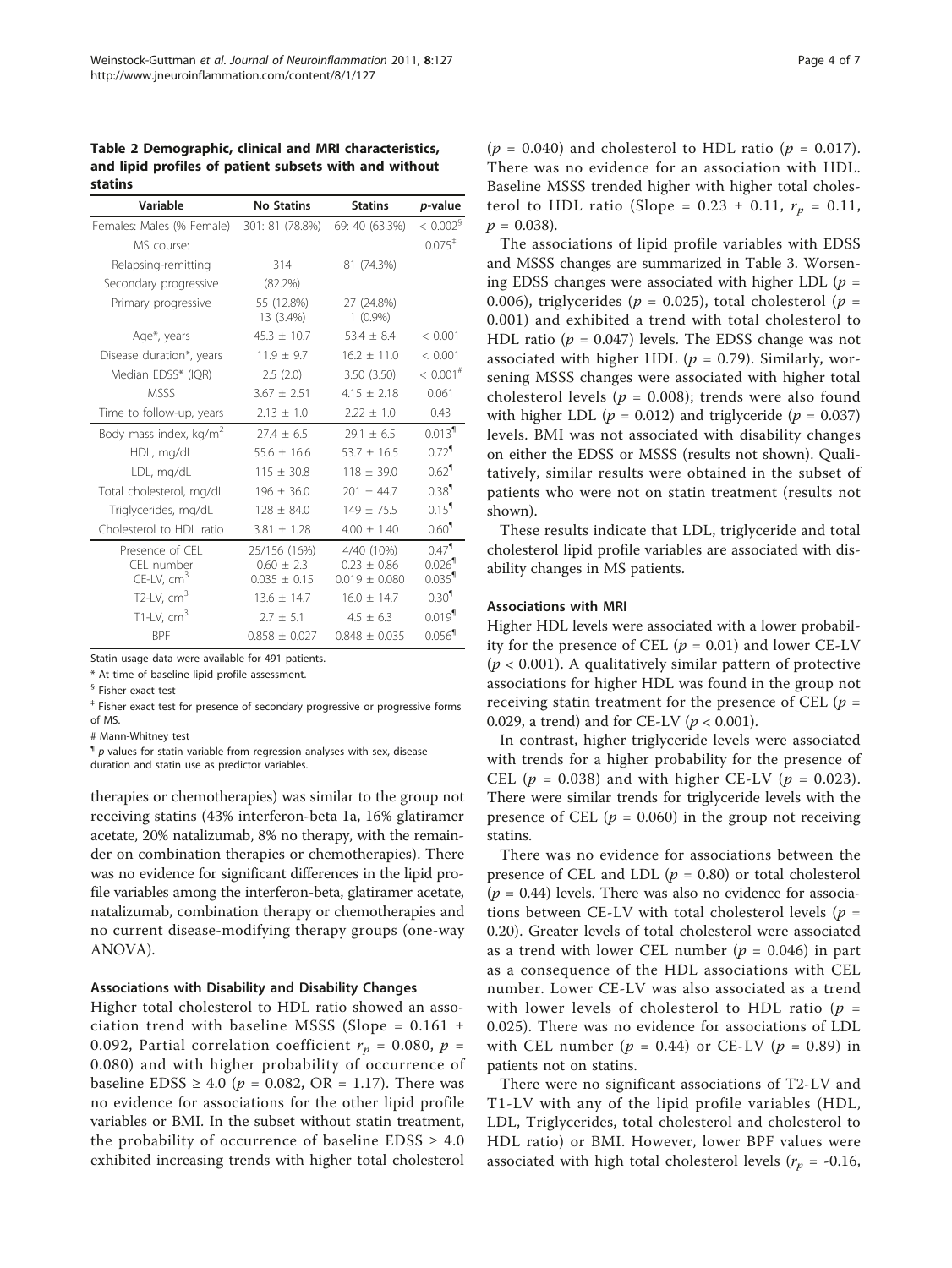|                          | Group     | <b>EDSS Change</b> |          |            | <b>MSSS Change</b> |          |                 |
|--------------------------|-----------|--------------------|----------|------------|--------------------|----------|-----------------|
| Lipid Profile            |           | Slope $\pm$ SE     | $r_p$    | $p$ -value | Slope $\pm$ SE     | $r_p$    | <i>p</i> -value |
| <b>HDL</b>               | All       | $0.001 + 0.003$    | 0.012    | 0.79       | $0.000 + 0.005$    | $-0.010$ | 0.83            |
|                          | No statin | $0.000 \pm 0.004$  | $-0.008$ | 0.87       | $-0.003 \pm 0.005$ | $-0.030$ | 0.56            |
| LDL                      | All       | $0.004 + 0.002$    | 0.13     | 0.006      | $0.005 + 0.002$    | 0.12     | 0.012           |
|                          | No statin | $0.003 \pm 0.002$  | 0.093    | 0.078      | $0.006 + 0.003$    | 0.11     | 0.038           |
| Total cholesterol        | All       | $0.004 + 0.001$    | 0.15     | 0.001      | $0.005 + 0.002$    | 0.12     | 0.008           |
|                          | No statin | $0.004 + 0.002$    | 0.12     | 0.020      | $0.005 + 0.002$    | 0.11     | 0.030           |
| <b>Triglycerides</b>     | All       | $0.001 + 0.0006$   | 0.10     | 0.025      | $0.002 + 0.0009$   | 0.096    | 0.037           |
|                          | No statin | $0.002 + 0.007$    | 0.12     | 0.025      | $0.002 \pm 0.001$  | 0.10     | 0.055           |
| Cholesterol to HDI ratio | All       | $0.083 + 0.042$    | 0.091    | 0.047      | $0.079 + 0.062$    | 0.059    | 0.20            |
|                          | No statin | $0.093 \pm 0.050$  | 0.098    | 0.062      | $0.12 + 0.074$     | 0.082    | 0.12            |

<span id="page-4-0"></span>Table 3 Lipid profile associations with disability changes

Significant p-values are underlined.

SE is standard error of the slope and  $r_p$  is the partial correlation.

 $p = 0.033$ ). There was also a trend toward an association between lower BPF values with higher total cholesterol in the sub-group that was not on statin treatment ( $r_p$  =  $-0.16, p = 0.054$ .

# **Discussion**

In this paper, we have reported results indicating that lipid profile variables such as increased LDL, triglycerides and total cholesterol levels are associated with increased disability progression in MS. Higher HDL levels and lower levels of triglycerides were associated with decreased CEL activity whereas higher total cholesterol levels were associated with lower BPF.

The recruitment and extravasation of immune cells across the activated vascular endothelium of the blood brain is considered to a critical step in MS pathogenesis [[1\]](#page-5-0). MS is also associated with significant amounts of cerebral vascular endothelial dysfunction [[28,29](#page-6-0)] and with cerebral hypoperfusion [[30,31](#page-6-0)]. Our working hypothesis is that the pro-inflammatory and thrombogenic processes associated with dyslipidemia could plausibly contribute to disease progression in MS via diverse mechanisms at the blood brain barrier vascular endothelium, e.g., by enhancing leukocyte recruitment, increasing endothelial dysfunction and by increasing the risk of hypoperfusion.

The effects size contributions of individual lipid profile variables to disability change were modest but significant: the partial correlation coefficient  $r_p$  values were in the 0.10 - 0.15 range. We found greater EDSS worsening in patients with higher cholesterol ( $p = 0.001$ ) and LDL ( $p =$ 0.006) levels at baseline. Similar associations were seen for MSSS, a disability measure with better metric properties that corrects the EDSS for disease duration. Nonetheless, our results provide mechanistic support, albeit indirect to the epidemiological findings of Marrie et al. who found that vascular comorbidities are associated with a substantially increased risk of disability progression in MS [[22](#page-6-0)]. Long-term adherence to a low saturated fat diet has been implicated in better clinical outcomes in MS [[32\]](#page-6-0). Although the MS cases in the Nurse Health Study cohort did not indicate associations between diet and the risk of developing MS, an association between obesity during adolescence has been reported [[33](#page-6-0)].

The primary limitations of our study stem from its retrospective study design. Another caveat is the inclusion of statin-treated patients (22.2% of sample). Because hypercholesterolemia occurs with greater frequency in older male patients, the inclusion of the statin-treated sub-group introduces demographic heterogeneity. We did not find evidence for differences in overall lipid profiles in the statin-treated subset but the group on statin treatment was more frequently male, had greater mean age, disease duration, BMI, baseline EDSS scores and also a somewhat higher proportion of progressive MS, all of which would also be expected in an older and male MS patient group. This cluster of demographic characteristics is generally representative of statin treated patients in the population. All of our statistical analyses were corrected for age and sex to address demographic differences. In addition to their direct effects on cholesterol production, statins exhibit pleiotropic immunomodulatory effects in vitro [[34\]](#page-6-0) and in chronic and relapsing experimental autoimmune encephalomyelitis, an animal model of MS [[35\]](#page-6-0). Cholesterol is a major component of myelin and statins may hinder remyelination by inhibiting cholesterol synthesis in the brain [\[36,37\]](#page-6-0). The studies of statin treatment in MS have likewise also yielded mixed results [[38](#page-6-0)-[42\]](#page-6-0). Therefore, to further address limitations imposed by the pleiotropic effects of statins and the representative demographic differences, we conducted sub-analyses in patients who were not on statin therapy. Our statin treated group did show a lower CEL number and CE-LV, with a higher T1-LV and a trend toward decreased BPF compared to the non-statin group.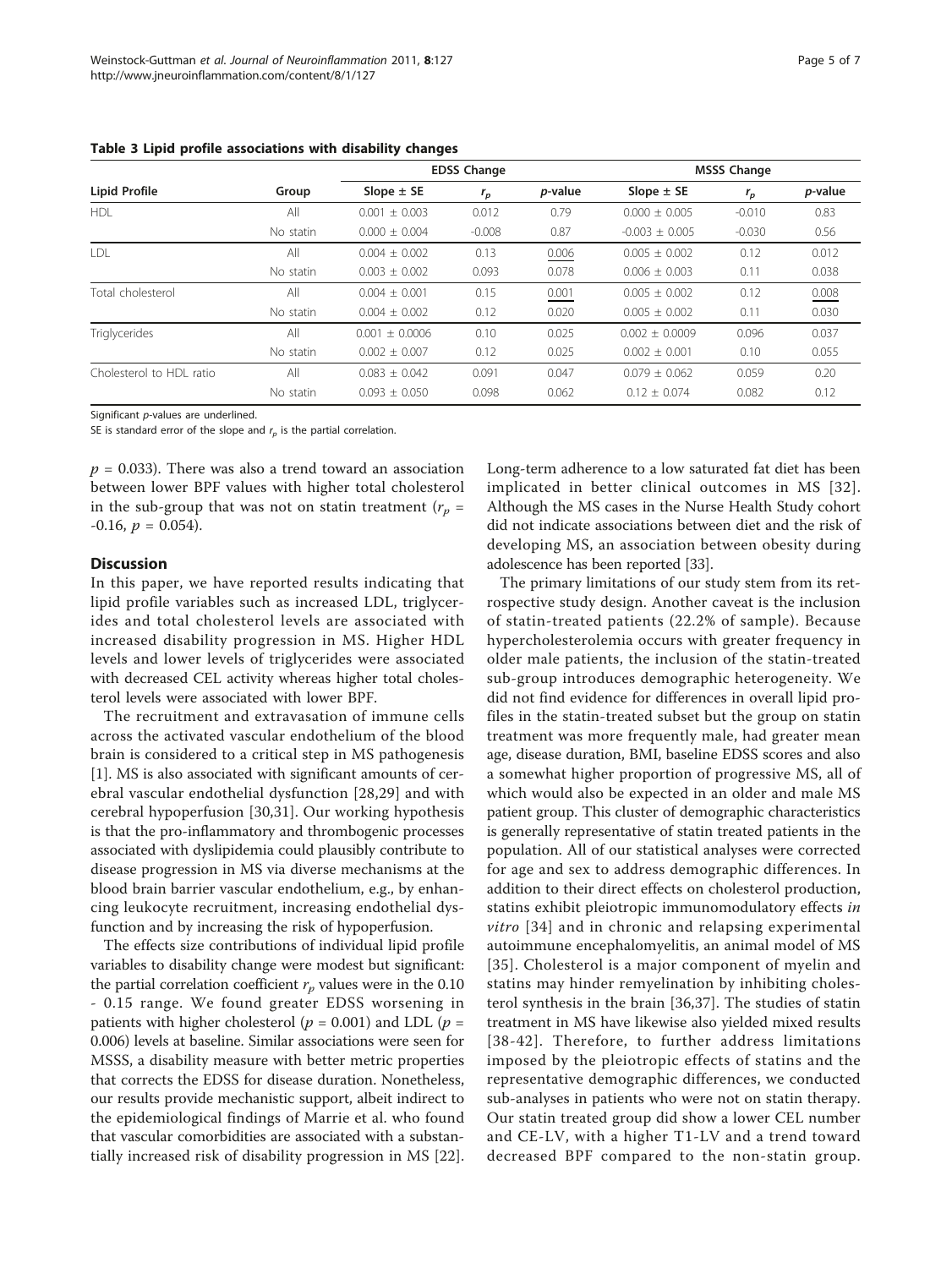<span id="page-5-0"></span>We avoided comparing the groups with and without statin treatment in results because this study was not designed to address the specific role if any of statins in MS therapeutics.

In a study of 30 MS patients, statin treatment resulted in a significant decrease in the number and volume of CEL on serial monthly MRI [[39\]](#page-6-0). A post hoc analysis of the interferon-beta treated control arm of the SENTINEL study did not indicate an effect of statins on adjusted annualized relapse rate, disability progression, number of CEL, or number of new or enlarging T2-hyperintense lesions over 2 years [[40\]](#page-6-0). The STAYCIS trial to assess statin treatment in slowing the conversion of CIS did not meet its primary endpoint [[41\]](#page-6-0). The SIMCOMBIN trial indicated that statin treatment did not provide benefit in MS patients on interferon-beta [\[43\]](#page-6-0).

Our data suggest a negative influence of high cholesterol and triglycerides on disease course and a favorable influence of higher HDL levels on acute inflammatory activity in MS patients. Lifestyle changes including adoption of a healthier diet and regular exercise in order to improve the serum lipid profile may be beneficial for MS patients to improve their neurological condition.

# Additional material

[Additional file 1: A](http://www.biomedcentral.com/content/supplementary/1742-2094-8-127-S1.DOC)dditional file 1contains MRI Acquisition Protocol, Image Analysis methods and Table S1.

#### Acknowledgements

Support from the National Multiple Sclerosis Society (RG3743 and a Pediatric MS Center of Excellence Center Grant) and the Department of Defense Multiple Sclerosis Program (MS090122) is gratefully acknowledged. The funding sources had no role in the design and conduct of the study; collection, management, analysis, and interpretation of the data; and preparation, review, or approval of the manuscript.

#### Author details

<sup>1</sup>Department of Neurology, State University of New York, Buffalo, NY, USA. 2 Bufalo Neuroimaging Analysis Center, Department of Neurology, State University of New York, Buffalo, NY, USA. <sup>3</sup>Department of Pharmaceutical Sciences, State University of New York, Buffalo, NY, USA.

#### Authors' contributions

BWG contributed to study design, oversaw all clinical aspects of the project including clinical data acquisition, data analysis and interpretation and manuscript preparation. RZ contributed to study design, MRI data acquisition, data interpretation and manuscript preparation. EC contributed to MRI data acquisition. AD contributed to clinical data acquisition. JS contributed to clinical data acquisition. BT oversaw clinical data acquisition. SH contributed to data acquisition. BM contributed to clinical data acquisition. MW contributed to clinical data acquisition. JD contributed to MRI data acquisition. NB contributed to MRI data acquisition. MR contributed to study design, data analysis and interpretation and manuscript preparation. Al authors read and approved the final manuscript.

#### Competing interests

Dr. Weinstock-Guttman received honoraria for speaking from Teva Neuroscience, Biogen Idec and EMD Serono. She also received financial support for research activities from National Institute of Health, National Murali Ramanathan received research funding from EMD Serono, Pfizer, Novartis, the National Multiple Sclerosis Society, the Department of Defense, National Institutes of Health and National Science Foundation. He received compensation as a consultant for Netezza, BiogenIdec and Allergan and for serving as an Associate Editor from the American Association of

Pharmaceutical Scientists. These are unrelated to the research presented in this report.

Dr. Zivadinov has received speaker honoraria and consultant fees from Teva Neurosciences, Biogen Idec, Questcor, Genzyme and EMD Serono; and received research support from the National Multiple Sclerosis Society, the Biogen Idec, Teva Neuroscience, Teva Pharmaceuticals, Genzyme, Questcor, Bracco and Greatbatch.

Bijal Mehta, received honoraria for speaking from Biogen Idec. Naeem Mahfooz, Ellen Carl, Allison Drake, Jaclyn Locke, Barbara Teter, Sara Hussein, Jacqueline Durfee, and Niels Bergsland do not have any conflicts of interest.

#### Received: 24 April 2011 Accepted: 4 October 2011 Published: 4 October 2011

#### References

- 1. Frohman EM, Racke MK, Raine CS: Multiple sclerosis-[the plaque and its](http://www.ncbi.nlm.nih.gov/pubmed/16510748?dopt=Abstract) [pathogenesis.](http://www.ncbi.nlm.nih.gov/pubmed/16510748?dopt=Abstract) N Engl J Med 2006, 354:942-955.
- 2. Lucchinetti CF, Bruck W, Lassmann H: [Evidence for pathogenic](http://www.ncbi.nlm.nih.gov/pubmed/15293289?dopt=Abstract) [heterogeneity in multiple sclerosis.](http://www.ncbi.nlm.nih.gov/pubmed/15293289?dopt=Abstract) Ann Neurol 2004, 56:308.
- 3. Gotthardt M, Trommsdorff M, Nevitt MF, Shelton J, Richardson JA, Stockinger W, Nimpf J, Herz J; [Interactions of the low density lipoprotein](http://www.ncbi.nlm.nih.gov/pubmed/10827173?dopt=Abstract) [receptor gene family with cytosolic adaptor and scaffold proteins](http://www.ncbi.nlm.nih.gov/pubmed/10827173?dopt=Abstract) [suggest diverse biological functions in cellular communication and](http://www.ncbi.nlm.nih.gov/pubmed/10827173?dopt=Abstract) [signal transduction.](http://www.ncbi.nlm.nih.gov/pubmed/10827173?dopt=Abstract) *J Biol Chem 2000*, 275:25616-25624.
- 4. Stockinger W, Brandes C, Fasching D, Hermann M, Gotthardt M, Herz J, Schneider WJ, Nimpf J: [The reelin receptor ApoER2 recruits JNK](http://www.ncbi.nlm.nih.gov/pubmed/10827199?dopt=Abstract)[interacting proteins-1 and -2.](http://www.ncbi.nlm.nih.gov/pubmed/10827199?dopt=Abstract) J Biol Chem 2000, 275:25625-25632.
- 5. Roheim PS, Carey M, Forte T, Vega GL: [Apolipoproteins in human](http://www.ncbi.nlm.nih.gov/pubmed/291993?dopt=Abstract) [cerebrospinal fluid.](http://www.ncbi.nlm.nih.gov/pubmed/291993?dopt=Abstract) Proc Natl Acad Sci USA 1979, 76:4646-4649.
- 6. Borghini I, Barja F, Pometta D, James RW: [Characterization of](http://www.ncbi.nlm.nih.gov/pubmed/7696334?dopt=Abstract) [subpopulations of lipoprotein particles isolated from human](http://www.ncbi.nlm.nih.gov/pubmed/7696334?dopt=Abstract) [cerebrospinal fluid.](http://www.ncbi.nlm.nih.gov/pubmed/7696334?dopt=Abstract) Biochim Biophys Acta 1995, 1255:192-200.
- 7. Mockel B, Zinke H, Flach R, Weiss B, Weiler-Guttler H, Gassen HG: [Expression of apolipoprotein A-I in porcine brain endothelium in vitro.](http://www.ncbi.nlm.nih.gov/pubmed/8294940?dopt=Abstract) J Neurochem 1994, 62:788-798.
- 8. Assmann G, Gotto AM Jr: [HDL cholesterol and protective factors in](http://www.ncbi.nlm.nih.gov/pubmed/15198960?dopt=Abstract) [atherosclerosis.](http://www.ncbi.nlm.nih.gov/pubmed/15198960?dopt=Abstract) Circulation 2004, 109:III8-14.
- 9. Burger D, Dayer JM: [High-density lipoprotein-associated apolipoprotein](http://www.ncbi.nlm.nih.gov/pubmed/12849067?dopt=Abstract) [A-I: the missing link between infection and chronic inflammation?](http://www.ncbi.nlm.nih.gov/pubmed/12849067?dopt=Abstract) Autoimmun Rev 2002, 1:111-117.
- 10. Scanu A, Molnarfi N, Brandt KJ, Gruaz L, Dayer JM, Burger D: [Stimulated T](http://www.ncbi.nlm.nih.gov/pubmed/18223103?dopt=Abstract) [cells generate microparticles, which mimic cellular contact activation of](http://www.ncbi.nlm.nih.gov/pubmed/18223103?dopt=Abstract) [human monocytes: differential regulation of pro- and anti-inflammatory](http://www.ncbi.nlm.nih.gov/pubmed/18223103?dopt=Abstract) [cytokine production by high-density lipoproteins.](http://www.ncbi.nlm.nih.gov/pubmed/18223103?dopt=Abstract) *J Leukoc Biol* 2008, 83:921-927.
- 11. Ferretti G, Bacchetti T, Principi F, Di Ludovico F, Viti B, Angeleri VA, Danni M, Provinciali L: [Increased levels of lipid hydroperoxides in plasma of](http://www.ncbi.nlm.nih.gov/pubmed/16320727?dopt=Abstract) [patients with multiple sclerosis: a relationship with paraoxonase activity.](http://www.ncbi.nlm.nih.gov/pubmed/16320727?dopt=Abstract) Mult Scler 2005, 11:677-682.
- 12. Jamroz-Wisniewska A, Beltowski J, Stelmasiak Z, Bartosik-Psujek H: [Paraoxonase 1 activity in different types of multiple sclerosis.](http://www.ncbi.nlm.nih.gov/pubmed/18845659?dopt=Abstract) Mult Scler 2009, 15:399-402.
- 13. Cybulsky MI, Gimbrone MA Jr: [Endothelial expression of a mononuclear](http://www.ncbi.nlm.nih.gov/pubmed/1990440?dopt=Abstract) [leukocyte adhesion molecule during atherogenesis.](http://www.ncbi.nlm.nih.gov/pubmed/1990440?dopt=Abstract) Science 1991, 251:788-791.
- 14. Sitia S, Tomasoni L, Atzeni F, Ambrosio G, Cordiano C, Catapano A, Tramontana S, Perticone F, Naccarato P, Camici P, et al: [From endothelial](http://www.ncbi.nlm.nih.gov/pubmed/20678595?dopt=Abstract) [dysfunction to atherosclerosis.](http://www.ncbi.nlm.nih.gov/pubmed/20678595?dopt=Abstract) Autoimmun Rev 2010, 9:830-834.
- 15. Stokes KY, Calahan L, Hamric CM, Russell JM, Granger DN: [CD40/CD40L](http://www.ncbi.nlm.nih.gov/pubmed/19112095?dopt=Abstract) [contributes to hypercholesterolemia-induced microvascular](http://www.ncbi.nlm.nih.gov/pubmed/19112095?dopt=Abstract) [inflammation.](http://www.ncbi.nlm.nih.gov/pubmed/19112095?dopt=Abstract) Am J Physiol Heart Circ Physiol 2009, 296:H689-697.